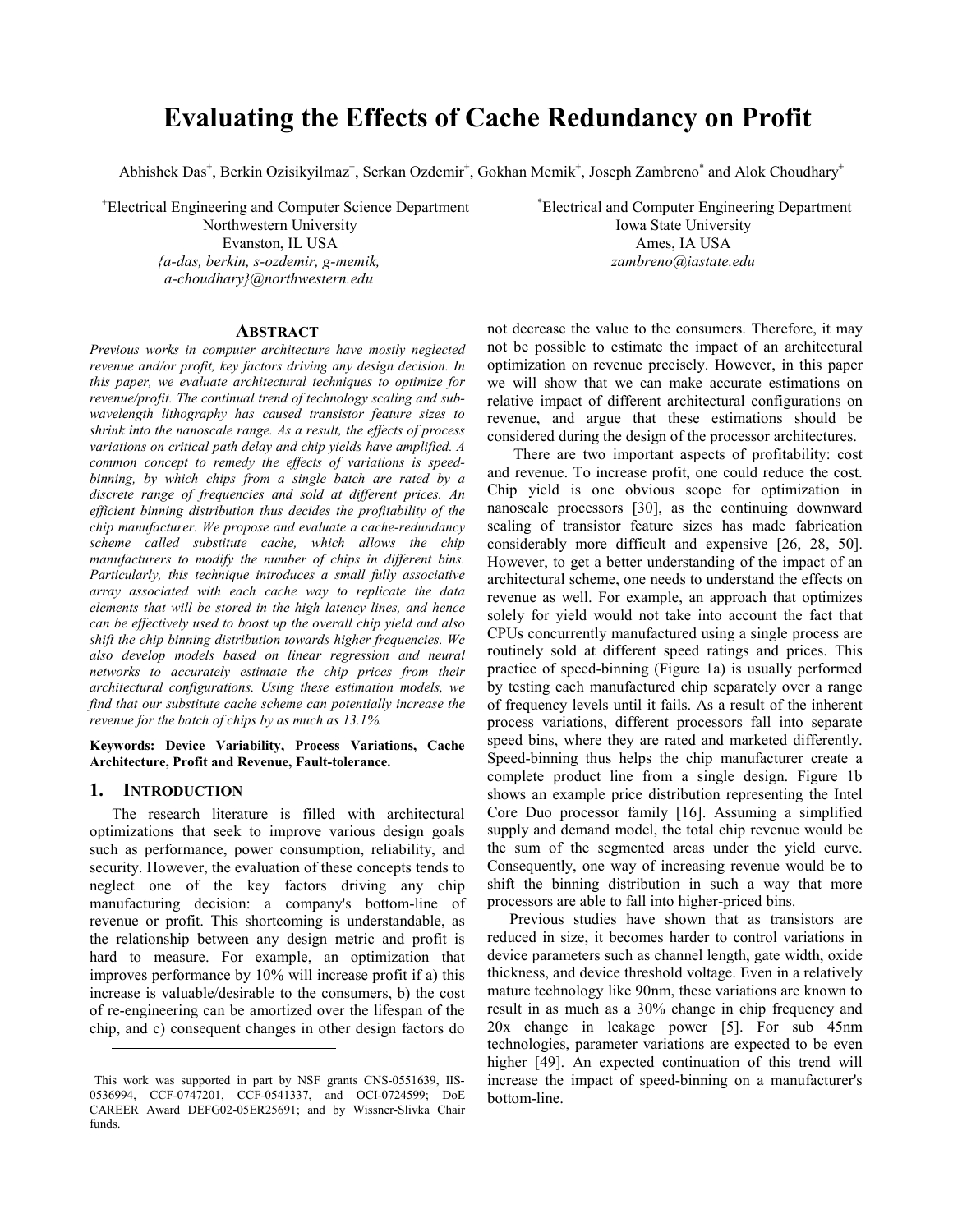In this paper, we propose a cache architecture that aims to improve overall revenue and profit with post-fabrication modifications. Particularly, in this scheme, the level 1 (L1) cache is augmented with a small **Substitute Cache (SC)** storing the most critical cache words whose latencies may have been affected by process variations. With the help of minimal control logic, the processor can fetch data from SC instead of the main data array whenever a read/write access is made to these critical words. Hence, access latency is minimized with no extra cache misses.



**Figure 1. (a) Frequency binning in modern microprocessors. (b) Price vs. frequency of Intel Core Duo mobile family (as of January 2008).** 

We concentrate on caches because they have been shown to be the critical component under process variations [15]. Also, our analysis (described in Section 4) reveals that the critical path lies on the cache in 58.9% of the chips we model. The reasons for this behavior are three-fold. First, caches consume a relatively large percentage of chip area. Second, L1 caches have a high frequency requirement and consequently tend to utilize low threshold voltages [4]. Finally, according to the "FMAX" model introduced by Bowman et al. [6], a unit which has a high ratio of independent critical paths  $(N_{\rm cp})$  to critical path logic depth  $(L_{\rm cn})$  will have a greater variance to mean ratio in its delay distribution, leading to an increased variability due to process effects. SRAM structures have a high number of critical paths with low logic depths in those paths, making them susceptible to process variations.

Although our technique will affect various design stages, such changes remain minimal. Therefore, the proposed technique will have minimal impact on cost. Variable production costs will remain low, as the testing

phase can be incorporated into current binning processes. On the other hand, the proposed scheme will have a significant impact on the binning distribution. As we describe in Section 7, we simulated the effects of process variations on yield and binning distribution using SPICE. We also develop models based on linear regression and neural networks that can be used to estimate the price of a chip using its architectural properties. Using the binning results and our price estimation models, we show that applying our SC scheme to current processor architectures could lead to a potential 13.1% increase in revenue in the most optimistic case.

The remainder of this paper is organized as follows. In the following section, we perform a literature survey of the related works. The details of SC scheme are then described in Section 3. Section 4 talks about the methodology we used for modeling and measuring the effect of process variations on a representative processor architecture. Section 5 describes how we model the binning strategy, while Section 6 discusses the methodologies we developed for price estimation. Experimental results detailing the effect of our approach on binning distribution and revenue are presented in Section 7. Finally, Section 8 concludes the paper with a brief summary.

# **2. BACKGROU'D A'D RELATED WORK**

Variability in process technologies has been extensively studied. In this section, we present brief overviews of the prior works that are proposed to mitigate effects of parameter variations, ranging from architectural to circuitlevel techniques.

## **Cache Redundancy schemes:**

Several cache redundancy schemes have been proposed [7, 18, 27, 39, 41]. These techniques have been/could be used to reduce the critical delay of a cache. Victim caches [18] are extra level of caches used to hold blocks evicted from a CPU cache due to a conflict or capacity miss. A substitute cache storing the slower blocks of the cache is orthogonal to a victim cache, which stores blocks evicted from the cache. Sohi [41] shows that cache redundancy can be used to prevent yield loss, using a similar concept to our proposed SC. Shivakumar et al. [39] introduce a new yield metric and propose the utilization of redundant structures to increase it. Similarly, techniques like sparing DRAMS and Chipkill are used in Sun's UltraSPARC T1 processor [7]. Cache redundancy is also present in commercial processors like Itanium, which uses extra banks to improve fault tolerance [27]. Finally, Romanescu et al. [38] propose prefetching data into fast buffers to address Process Variations in L1 caches as well as prioritizing critical instructions to utilize fast registers/functional units. Compared to these alternatives, our SC scheme introduces considerably lower cost in terms of area and latency.

#### **Circuit level techniques:**

Previous works show that several circuit-level techniques could be adopted to counter the negative effects of process variations [5, 9, 12, 33, 36, 41]. The inter- and intra-die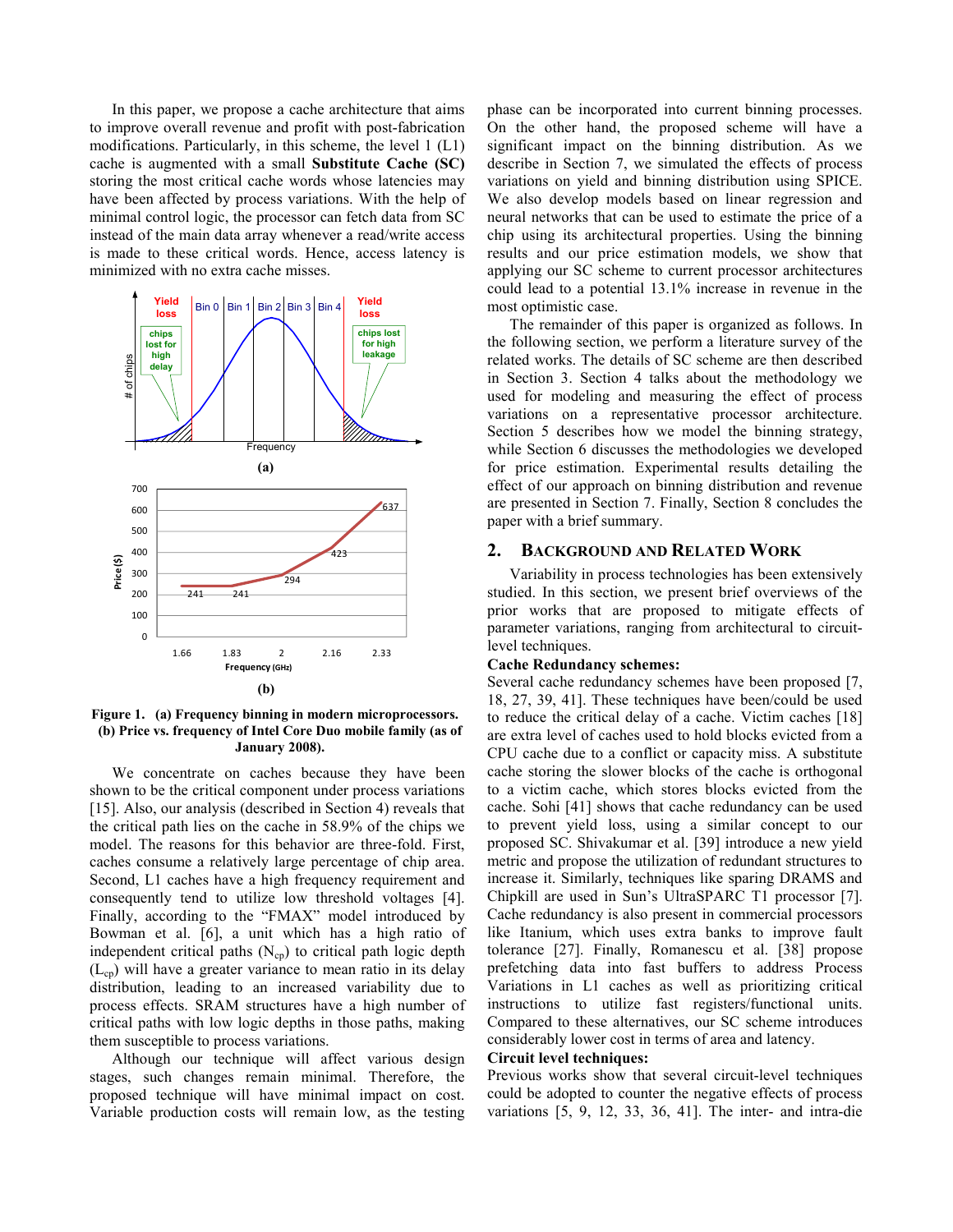process variations and their effects on circuit leakage is studied in detail by Rao et al. [35]. In another work, Rao et al. [34] analyze the impact of process variations on circuit leakage and propose methods to reduce them. Most of these techniques focus on analyzing the design statistically or by using static timing analysis, and then modifying the parts of the circuits that are most susceptible to variations. Liang et al. have proposed a variation-tolerant 3 transistor, 1 diode on-chip dynamic memory as a substitute for the traditional 6 transistor SRAM [24]. Many gate-sizing strategies have been used on the critical or near-critical regions of the circuit in order to reduce the effective latency [10, 51]. Although these techniques increase the overall yield, no analysis of the impact on binning has been done.

Performance binning has also been discussed as a means for increasing yield [5, 12, 36]. Datta et al. [12] propose a novel approach of changing the effective speed-binning by gate sizing, and thus increasing the profit. Unlike our schemes, most of their analyses are based on statistical estimations of yield, and the optimizations are for highlevel synthesis. Kim et al. [20] have studied the effects of cache size on leakage and analyzed the tradeoff on access time when multiple threshold voltages are used for L1 and L2 caches. In contrast, we perform the replication within the cache and also present a detailed implementation.

# **Variation-tolerant architectural schemes:**

Ozdemir et al. [30] present microarchitectural schemes that improve the overall chip yield under process variations to as much as 97%. The authors have shown how powering down sections of the cache can increase the effective yield. Our work, on the other hand encompasses extra redundancy in L1 caches to facilitate efficient binning and profit maximization. Besides, our model includes the entire processor pipeline, as opposed to only L1 caches. Techniques for mitigating the effects of process variations by using variable latency register files and execution units have been proposed by Liang et al. [23]. In a recent work, Liang et al. [25] have studied the effectiveness of post fabrication techniques like voltage interpolations and variable latency in different pipeline loops. Besides, Agarwal et al. [1] propose a scheme that prevents yield loss due to failures in the SRAM cells of the cache. Their approach is mostly based on Built-In Self-Test (BIST) circuitry and the cache optimizations are concentrated towards yield maximization. Teodorescu et al. [46] use variation-aware instruction scheduling and power management to reduce the overall energy delay product and increase throughput of chip multiprocessors. Tiwari et al. [48], on the other hand, propose ReCycle to balance the delay variations between different pipeline stages due to process variations by utilizing a skewed clock. This way, they achieve a processor clock frequency that is equivalent to the average frequency of all pipeline stages instead of the lowest one. They also propose a method to convert the slack in faster stages into power savings. Lee et al. [22] discusses a new metric involving yield, area, and performance for evaluating the tradeoff between yield and

performance in caches. In comparison to the abovementioned works, our efforts are directed towards efficient binning and revenue optimization for set associative caches. In addition, most of the previous techniques listed above have performance implications, i.e., different chips in a frequency bin may exhibit varying performance levels (due to a variation in the IPC). However, our SC scheme provides the same performance (constant IPC) for all the chips in a frequency bin.

# **Other works:**

There has been plethora of studies analyzing cache resizing for different goals such as minimizing power consumption or increasing performance. Selective Cache Ways by Albonesi [2] is one of the first works in cache resizing and optimizing energy dissipation of the cache. Flautner et al. [13] have proposed a drowsy cache architecture, which takes into account the state of a cache line and correspondingly changes its mode. The concept of cache decay, on the other hand, exploits the usage information of each cache line in order to turn them off when they are not in use to save leakage power [19]. Yang et al. [52] have analyzed the effects of various cache resizing schemes on reducing the energy-delay of deep submicron processors. Powell et al. [32] have introduced the Gated-Vdd approach, by which the supply voltage is turned off in the unused SRAM cells to save leakage energy. Finally, Tadas and Chakrabarti have developed a scheme in which the adjacent micro-blocks of a cache are resized depending on the hit and miss rate [44]. All these resizing schemes are very effective in reducing the cache leakage and energy, but to the best of our knowledge no resizing schemes have been applied to alter speed-binning and profit.

# **3. THE SUBSTITUTE CACHE SCHEME**

In this section, we describe our proposed cache redundancy technique called Substitute Cache (SC), which masks the effects of process variations by including extra storage in the L1 cache. Particularly, in this scheme each way of the L1 cache is augmented with a fully associative data array, which stores the most critical lines as a result of process variations. Once the SC holds high-delay words, they are never accessed from the main array, allowing the L1 cache to run at higher frequencies. In addition to shifting more chips towards high-priced bins, this scheme also reduces yield losses due to delay violations.

# *3.1 Architecture*

The core idea behind the architecture of SC is to augment each cache way with extra storage that will be used if certain locations in the main cache exhibit long latencies. In such cases, the data will be read from the SC, and chips from the lower frequency bins can now be placed in higher frequency bins, because the high latency lines are not used. Moreover, some of the chips that would have failed due to high access latencies will be added to the overall yield.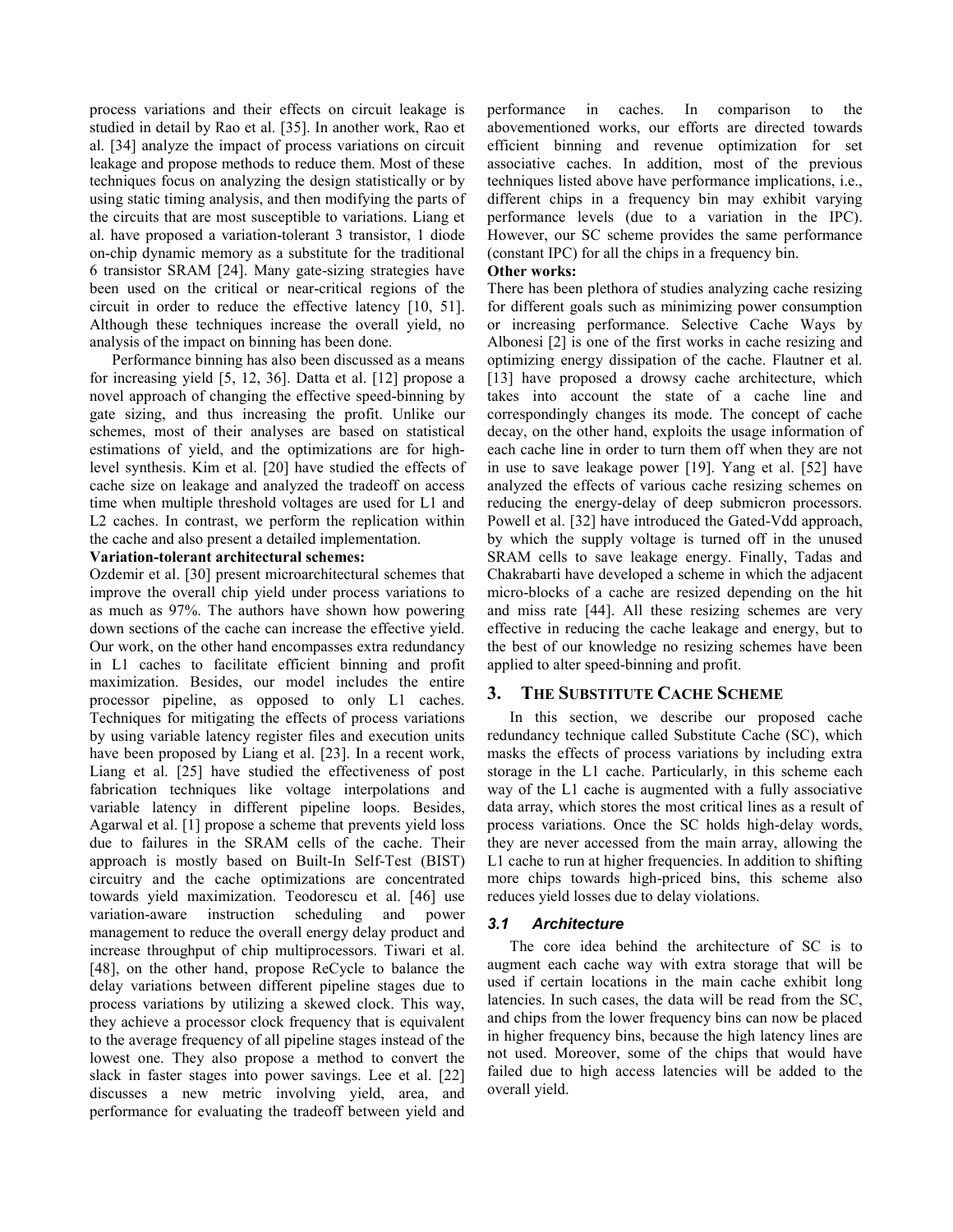The anatomy of the proposed cache architecture is shown in Figure 2. SC is highlighted within the dashed block. For the sake of clarity, we detail the use of SC on a single cache way; however, each cache way has a similar SC associated with it. SC is similar to a fully-associative cache structure. In our study, its size is either 4 or 8 entries. As opposed to the L1 cache, SC has smaller line sizes. Particularly, it consists of only 64-bit entries, because it stores words of the main data array. Instead of storing the whole cache line, only the critical word in the line is stored in the SC, because our study reveals that the words with maximum access latency are always the ones that are furthest from the decoder. As a result, by just storing these words, we obtain the same improvement in cache frequency while keeping the SC size small. However, if necessary, words in other locations can also be placed into the SC. An SC is divided into 2 components: an index table and a data array. Note that the SC uses the column multiplexers and output drivers of the main array. Whenever a cache word is placed in the data array of the SC, index bits of its address, which is equal to the sum of the row and column addresses (10 bits in our architecture) are placed in the index table of the SC. For example, if we decide to place the word with index value 0x044 to the SC, we will have an entry in the index table with value 0x044. Note that this word would have resided in the row with index 0x8 in the main array with the column address being equal to 0x4. In case of a data access, the index table is checked with the index bits of the address. A match implies that the data will be read from the SC instead of the main array. Specifically, if the index of the address is found in the SC index table, the contents of the corresponding data array row are forwarded to the column multiplexers of the main array. The additional control logic shown in Figure 2 will then set the column multiplexers correctly. If the index of the address does not match any index table entries, the main array will be accessed. Note that, even if there is a match in the index table, the access can still miss in the cache if the corresponding tag does not match. However, the tag structure is not affected by the addition of the SC. If there is a miss due to tag mismatch, we will still output the data, which will be ignored because the tag will indicate the miss. Overall, the tag match/mismatch is independent of the SC design. We only care whether the corresponding parts of the address match with the values stored in the index table so that we can decide whether to supply the data from the main array or the SC.

Now let us consider a typical read operation in the main array. The row address part of the index field selects the appropriate row in the data array through the row decoder. The appropriate word is then chosen by the column multiplexers with the help of the column address bits of the index. One of the key observations is the difference between the times taken by each of these steps. Particularly, the inputs to the column multiplexers are available at the same time the decoder is accessed. However, the signals provided to the decoders will traverse through the decoder logic, the word lines, the memory cell, the bit lines, and the sense amplifiers before it will reach the column multiplexers. We utilize this imbalance to operate our SC structure. As soon as the address is available, we start accessing the SC index table. If a hit is recorded, we change the input to the column multiplexers to 0. In other words, we forward the output of the SC as the output of the cache. If, on the other hand, there is no match in the index table, we will set the column multiplexer to the original position indicated by the column address. If the time to check the index table in the SC is less than the delay of the data array (the sum of the delays of the decoder, word line, memory cell, bit line, and sense amplifier), then, this operation does not cause any delay overhead on the cache, because while the data array is accessed, we would have already determined the hit/miss in the SC index table. As we will discuss in the next section, this is indeed the case. Hence, the addition of the SC structure does not cause any significant increase in the critical path latency of the cache.





Similar to a read operation, a write access (either a store operation or write operation during the replacement of a cache line) selects the appropriate index using the row and column addresses and updates the selected word in the cache way selected by the way-select logic. For L1 caches augmented with SC, the index of the data word to be written is searched within the SC index table. If there is a match, the new data word is loaded in the data array of the SC. We must also note that the addition of the SC does not impact the tag (and any related operation including snoop requests).

#### *3.2 Design Issues*

Using CACTI 3.2 [40], we found the total access latency for a 8-entry SC to be 0.28 nanoseconds; whereas the latency for the main array (one set of the 32KB 4-way set associative cache) is 0.40 nanoseconds. Therefore, the SC access can be completely overlapped with the main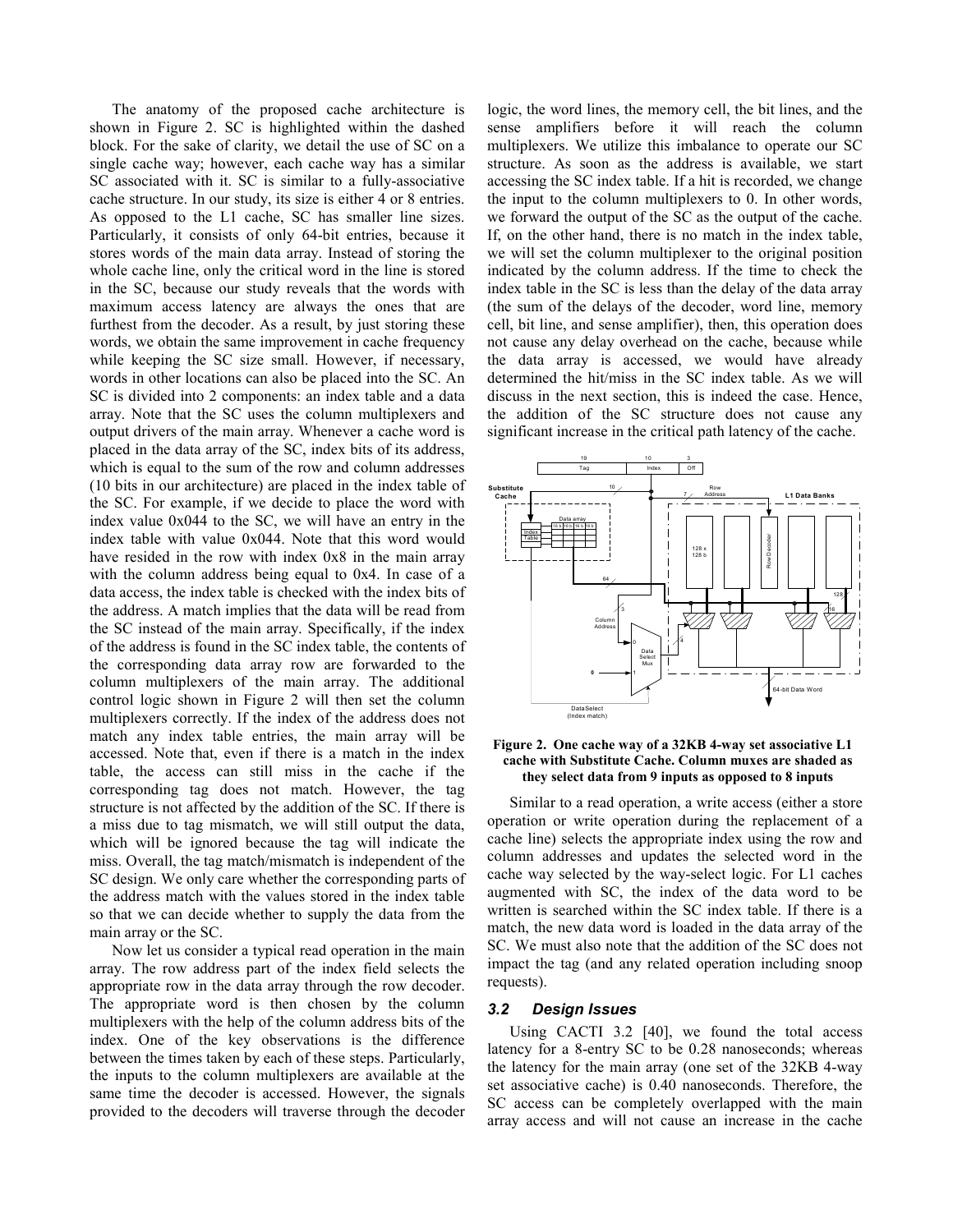access latency. The only change in the latency of the main array is due to the changes in the column multiplexers. Because of the data forwarding from the SC, the column multiplexers (straddled in Figure 2) have an additional input coming from the SC data array. The analysis with our SPICE model reveals that this overhead is 0.34% of the overall cache access latency. We include this overhead during our binning analysis in Section 7.1. Note that there is no change of CPI for the SC scheme, as the effective cache size remains unchanged. Another point that needs to be mentioned in this context is the susceptibility of the SC to process variations. For this work, we neglect any such impact on the SC since it is much smaller than the L1 cache and its latency is significantly lower, hence it is unlikely to become the critical component.

One of the key components during the operation of SC is the index table. After the chip is manufactured, a Built-In-Self-Test (BIST) is performed where *n* most critical cache indices are chosen and placed in the SC index table. Note that these values are extracted only once during the lifetime of the chip and never changed. Therefore, they can be extracted by the BIST and become part of the booting process, where they are read from a permanent location and placed into the index table every time the processor boots. It should be noted that the size of the SC dictates the area and power overhead of this approach. With the help of SPICE and CACTI, we found the total power overhead to be 6.0% and 6.5% of the main array for a 4- and 8-entry SC, respectively. These overheads are included during the calculations of the yield losses. The area of the cache increases by 3.7% and 4.1% for the 4- and 8-entry SC, respectively.

# **4. PROCESS VARIATIO'S A'D ARCHITECTURE MODELING**

This section presents a description of the processor and cache models we use in this paper and describes how we model process variations.

#### *4.1 Processor Model*

To model a processor core, we have taken into account the 7-stage pipeline in the Alpha-21264 (EV6) architecture. The main critical components of our processor are the Fetch Unit, the Rename Unit, the Issue Queue, the Integer Execution Unit, the Register File, and the L1 Data cache. All these components are modeled in SPICE using the 45nm BPTM technology models [8]. The fetch and rename units are modeled as a combination of 16 fan-out of four (FO4) gates. The issue queue is based on that of the Alpha EV6 and has 20 entries. The register file is an 80-entry structure with 4 read and 2 write ports. The integer execution unit is modeled using the netlist generated after synthesizing the corresponding component in the Sun OpenSPARC code [43]. Our L1 cache is a 32 KB 4-way set associative cache, the model of which is based on the architecture described by Amrutur and Horowitz [3].

Figure 3 highlights a cache way for our base cache model. Each of the 4 ways is divided into 4 banks. Each bank has 128x128 cells or storage bits. Thus, each bank has exactly 128 rows (i.e., lines) and can hold 2-KB of data. The bitline delays are reduced by partitioning the bitline into two. We must note that our SPICE models are based on highly optimized circuit descriptions (e.g., the cache model is based on CACTI 3.2). To account for the effects of submicron technologies on circuit behavior, we added coupling capacitances at three places in the cache: between the lines in the address bus from the driver, between parallel wires in the decoder, and between bit-line and bitline bar. Furthermore, these lines as well as global and local word lines are replaced by distributed RC ladders representing the local interconnect wires inside the cache. Although the L2 cache is another SRAM structure within the processor core where process variations can have a significant impact according to the FMAX theory, we omitted this component in our study because it doesn't lie on the processor critical path (and is not a part of the processor pipeline) so other techniques like high-threshold transistors or NUCA caches can be utilized to mitigate the effects of process variations on them.



**Figure 3. A single cache way for a 4-way set associative L1 cache** 

#### *4.2 Simulating Process Variations*

Process variations are statistical variations in circuit parameters like gate-oxide thickness, channel length, Random Doping Effects (RDE) etc., due to the shrinking process geometries [5, 29]. They mainly consist of die-todie (D2D) and within-die (WID) variations. D2D variation refers to the variation in process parameters across dies and wafers, whereas WID variation is the variation in device features within a single die, causing non-uniform characteristics inside a chip. Independent of their type, process variations generally fall into two categories: spatially-correlated variations where devices close to each other have a higher probability of observing a similar variation level, and random variations causing random differences between devices within a die. **Example 1.1 Example 1.1 Example 1.1 Example 1.1 Example 1.1 Example 1.1 Example 1.1 Example 1.1 Example 1.1 Example 1.1 Example 1.1 Example 1.1 Process variations** are statistical variations in ci

To measure the impact of process variations on the delay and leakage of our cache model, we considered 5 most important variation parameters. These are metal thickness (T), inter-layer dielectric thickness (ILD or H), line-width (W) on interconnects, gate length ( $L_{gate}$ ) and threshold voltage (V<sub>t</sub>) for the MOS devices. The statistical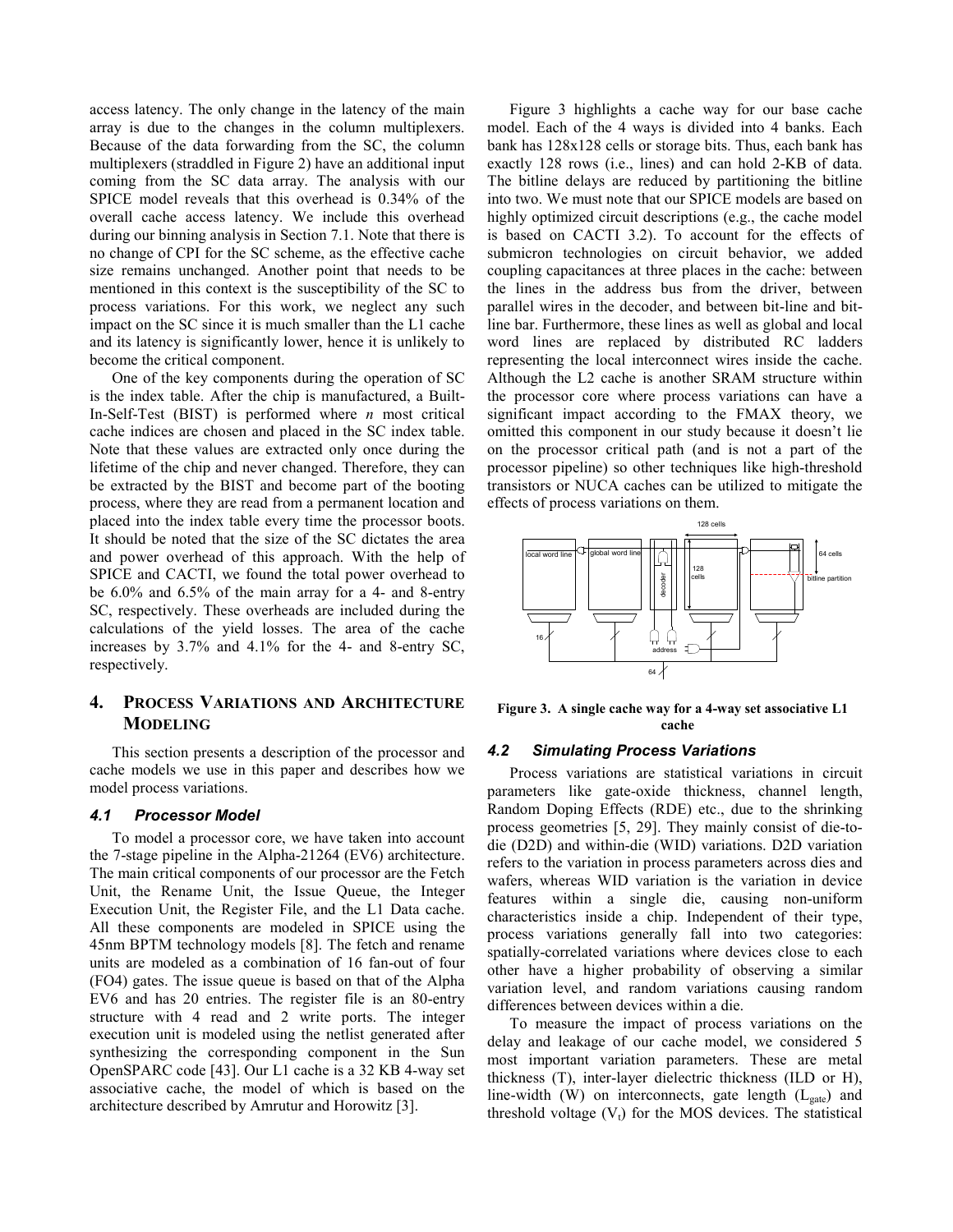distributions of these parameters are based on limits given by Nassif [28] and their statistical distribution (mean and variation) are listed in Table 1.

**Table 1. 'ominal and 3σ variation values for each source of process variations modeled** 

|                              | Gate Length<br>$(L_{\text{gate}})$ | Threshold        | Metal        | Metal        | IL D<br>Voltage $(Vt)$ Width (W) Thickness (T) Thickness (H) |
|------------------------------|------------------------------------|------------------|--------------|--------------|--------------------------------------------------------------|
| <b>Nominal</b><br>Value      | $45 \text{ nm}$                    | $220 \text{ mV}$ | $0.25 \mu m$ | $0.55 \mu m$ | $0.15 \mu m$                                                 |
| $3\sigma -$<br>Variation [%] | $\pm 10$                           | $\pm 18$         | $\pm$ 33     | $\pm$ 33     | $\pm 35$                                                     |



**Figure 4. Monte Carlo SPICE simulation framework** 

We model both systematic and random process variations for our processor model. To take into account the spatial correlation we use a range factor  $(\varphi)$  in the two dimensional layout of the chip. Thus, each process parameter can be expressed as a function of its mean (µ), variation (σ), and the range (φ) values. For the sake of simplicity we use the following inverse linear function to minimize computational time.

$$
C_i = 1 - d_i/\varphi \tag{1}
$$

Equation 1 describes the spatial correlation function we used for our framework. If two points  $x_i$  and  $y_i$  on a 2D plane are separated by a distance  $d_i$ , then the spatial correlation factor  $C_i$  between them can be thought of as an inverse linear function involving  $\varphi$  and  $d_i$ . Note that there is no correlation between two spatial points, which are *φ* units or more apart.

With this background, we have generated a spatial map of various parameter values using the R statistical tool [47]. This spatial map indicates that  $\varphi$  is a measure of randomness; a higher φ will mean higher correlation and vice versa. To extract the parameter values corresponding to the different functional units, we use the floorplan of Alpha EV6 processor. In other words, the process variation values for the chip were generated first, followed by the extraction of the values that correspond to the particular positions of the studied components from this modeled chip. Note that all our components consist of other smaller components. For example, to model the cache, we pick different process variation values for the decoder, each cache line, pre-charge logic, etc. In addition to the spatial variation, we also model random variations in the process parameters. To model them, we chose process parameters

randomly from a uniform distribution. Since spatially correlated process variations is found to be the dominating factor [14], our framework assumes a higher percentage of spatially correlated variation compared to random variations. We set this ratio as 70% to 30% for correlated and random variation, respectively.

# **Distribution of Critical Paths**



**Figure 5. Distribution of processor critical paths to modeled architectural units.** 

Figure 4 shows the Monte Carlo simulation framework used in our parameter generation and extraction experiments. The effects of the process variations on the critical path distribution of the modeled processors are shown in Figure 5. Note that the expected critical path latency of each component was identical before introducing the variations. The results reveal that 58.9% of the critical paths lie on the L1 data cache. This also validates our decision of focusing on the L1 cache.

## **5. MODELING SPEED BINNING**

In order to estimate the total revenue from a set of chips, we need to know the output of the speed-binning process. This section describes our methodology for estimating the binning outcome. In the next section, we describe how the binning outcome can be used to calculate the revenues.



**Figure 6. 'ormalized leakage and delay distribution scatter plot for simulated chips showing the binning for 5-bin strategy. B0 through B4 represent the bin numbers from lowest to highest frequency** 

In order to effectively estimate the binning distribution and demonstrate the effect the process variations on it, we chose a set of 1000 chips for our analysis. Using the process parameters described in Section 4, their delay and leakage current values are obtained from SPICE simulations for the cases when  $\varphi=0.3$  and  $\varphi=0.5$ , which in turn are used to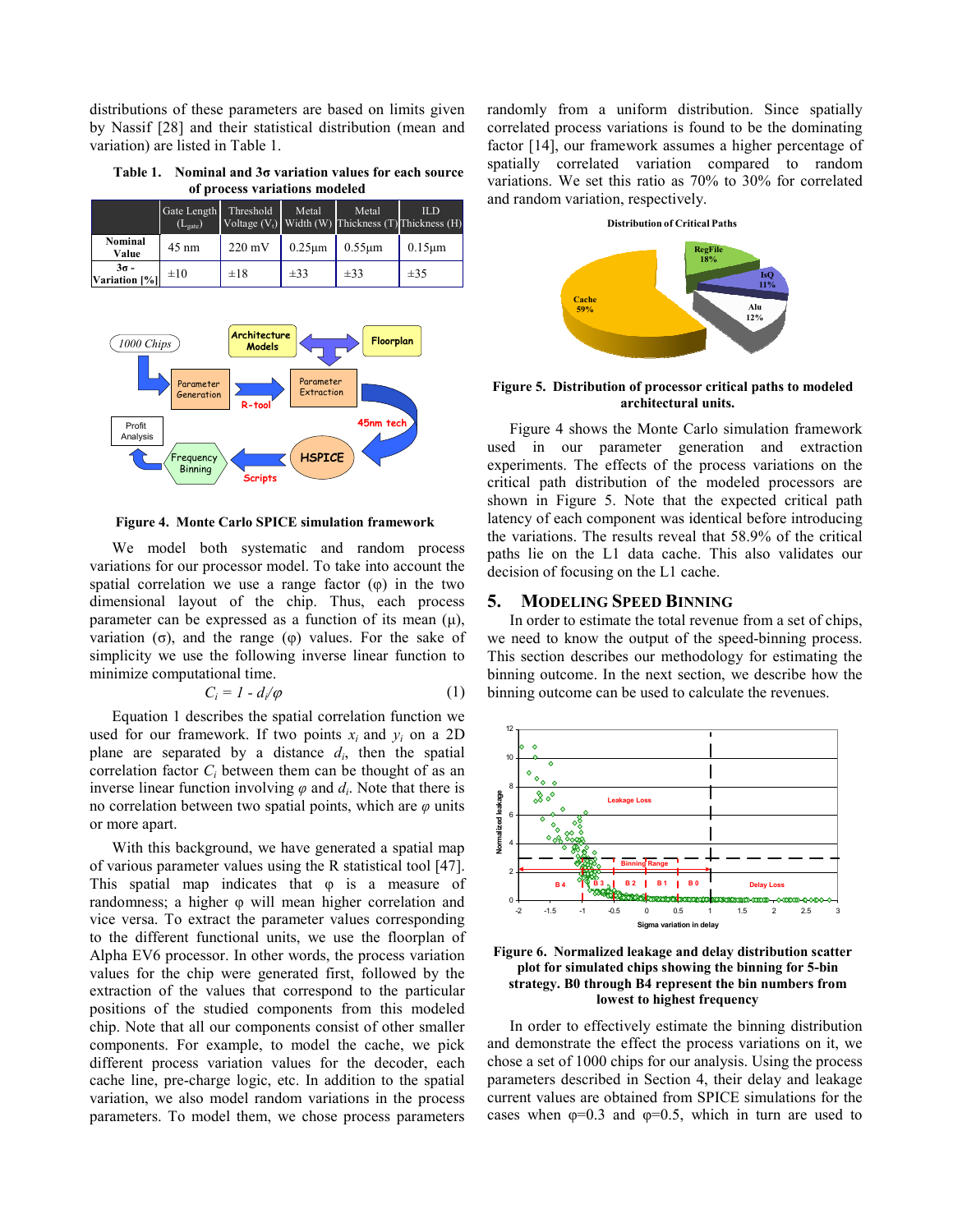determine the binning and yield loss. The cut-off for delay has been set to be the sum of the mean  $(\mu)$  and standard deviation (σ) of the delay of the simulated chips (i.e.,  $\mu$  + σ), whereas the leakage cut-off has been set to be three times the mean leakage value. These cut-off limits are based on previous studies [34].

Most processor families are available in discrete frequency intervals. For example, the frequency for the Intel Pentium 4 processor family starts with 3.0 GHz and reaches 3.8 GHz with equal intervals of 0.2 GHz [16]. Moreover, most commercial processors are marketed with 5 or 6 different frequency ratings. Similarly, our binning methodology assumes equal binning intervals. This interval is chosen depending on the number of bins to be generated. Regardless of the number of bins, any chip that has a delay greater than the ' $\mu + \sigma$ ' limit is referred to as a delay loss. Chips that satisfy this criterion are used for binning into discrete bins starting from the slowest to the fastest bin. Within each bin, the chips that are lost due to excessive leakage (exceeding the limit of 3x mean leakage) are referred to as the leakage loss. Figure 6 shows the distribution of the normalized leakage power consumption versus the distribution of processor latencies for the base case (i.e., without any architectural optimizations) for the 1000 simulated chips for φ value of 0.5. It also shows the binning for a strategy that generates 5 distinct bins. In this case, the chips that lie within ' $\mu + \sigma$ ' and ' $\mu + 0.5\sigma$ ' delay values are put into Bin0 (denoted by B0 in Figure 6). These correspond to the slowest chips. Similarly, chips with latencies within ' $\mu$  + 0.5 $\sigma$ ' and ' $\mu$ ' are assigned to Bin1. The intervals for the remaining bins are set following the same '0.5σ' interval. Note that the highest bin consists of the chips with delay values less than ' $\mu - \sigma$ '. Using a similar methodology, we model a strategy that generates 6 bins. In this case, we reduce the binning interval to '0.4σ'. Hence, Bin0 consists of chips that fall between ' $\mu + \sigma$ ' and ' $\mu$  + 0.6 $\sigma$ ', Bin1 consists of chips that fall between ' $\mu$  + 0.6 $\sigma$ ' and ' $\mu$  + 0.2 $\sigma$ ', and likewise.

# **6. PRICE MODELI'G**

The second important step in our analysis is to calculate the revenue from a set of chips once the number of chips in a given bin distribution is known. To achieve this, we have to know the price of the chips for any given bin. Then, once the price of a chip in a particular bin is known, we can calculate the total revenue by multiplying the number of chips in that bin with the corresponding price level.

Our goal in this section is to develop a model that can predict the price of a chip given its architectural configuration (including its frequency). However, we must note that we do not need absolute prices. Particularly, we are interested in the change in the revenue for a bin distribution change rather than estimating the gross revenue. Thus, a model that provides the relative prices of chips is sufficient to understand the impact of architectural configurations on revenue.

To develop our models, we used historical pricing information of different Intel processor families [16]. Specifically, we first generate our input data, which includes a record for each of the 114 available processors. These records include information about the L1 data and instruction cache sizes, L2 cache size, L2 cache being shared or not, L3 cache size, processor frequency, front side bus frequency, release date, process generation, address space, socket type, wattage, number of cores, and threads per core. Then, a subset of this input data is used to train regression and neural network models. The remaining elements are used to estimate the accuracy of the models (i.e., validation). Then, based on this estimation, we choose a specific model to predict the prices of a new architecture.

Regression analysis is a statistical technique for investigating and modeling the relationship between variables [45]. We have n observations;  $y=y_1,...,y_n$  called the response variables, and  $x_i=x_{i,1},...,x_{i,p}$  for  $i=1..n$  that are predictor or regressor variables. The simplest linear regression is of the form  $y = \beta_0 + \beta_1 x + \epsilon$ . In this formula β represents the coefficients used in describing the response as a linear function of predictors plus a random error ε. In our input data set we have multiple predictor variables, causing the response y to be related to p regressor/predictor variables. The model then becomes  $y=β_0+$  $\beta_1x+\beta_2x+\ldots+\beta_px+\epsilon$ , where y, and x are vectors of n numbers (observations), and is called multiple linear regression model. This model describes a hyperplane in the p-dimensional space of the regressor variables  $x_i$ . We used the linear regression model inside the SPSS Clementine tool [42]. In Clementine, there are four available methods for creating the linear regression models: Enter (**LR-E**), Stepwise (**LR-S**), Backwards (**LR-B**), and Forwards (**LR-F**).

Neural networks or more accurately, Artificial Neural Networks (ANN), have been motivated by the recognition that the human brain processes information in a way that is fundamentally different from the typical digital computer. A neural network, sometimes called multilayer perceptron, is basically a simplified model of the way the human brain processes information. It works by simulating a large number of interconnected simple processing units that resemble abstract versions of neurons. The multilayer perceptron (feedforward ANN) are multivariate statistical models used to relate p predictor variables  $x_1, \ldots, x_p$  to q response variables  $y_1, \ldots, y_q$ . The model has several layers, each consisting of either the original or some constructed variables. The most common structure contains three layers: the inputs which are the original predictors, the hidden layer comprised of a set of constructed variables, and the output layer made up of the responses. A hidden unit has an activation function that can be linear, hard limit, sigmoid, or tan-sigmoid function. The model is very flexible containing many parameters and it is this feature that gives a neural network a nearly universal approximation property. The usual approach to estimate the parameters is to estimate them by minimizing the overall residual sum of squares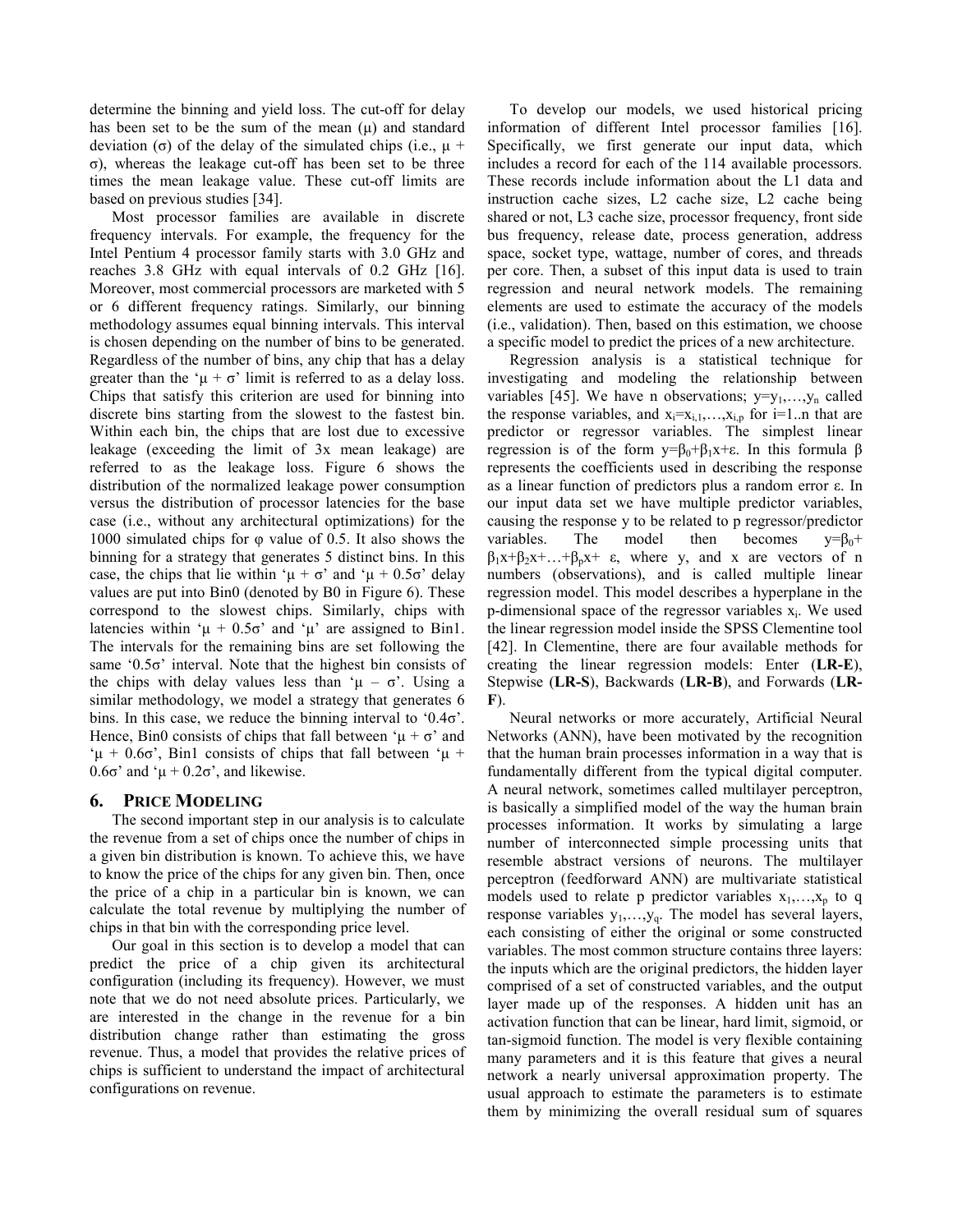taken over all responses and all observations. This is a nonlinear least-squares problem. Often back-propagation procedure, which is a variation of steepest descent, is used.

We used the SPSS Clementine tool to build the NN models. The neural network node provides six different training methods: Quick (NN-Q), Single (NN-S) (modified version of Quick), Dynamic (NN-D), Multiple (NN-M), Prune (NN-P) and Exhaustive prune (NN-E) method, which is related to the NN-P method.

During our analysis we have grouped the list of processors into three different categories: desktop, mobile, and server. Due to space limitations we only present results for desktop processors; the remaining processor types provide similar results. Rather than using the raw input data directly, we divide our database into ten groups. We randomly leave one group out (test data), and then use the remaining nine groups for model creation and validation, i.e., groups 1 through 8 are used for model creation and group 9 (validation data) is used to estimate the error of the created model; groups 2 through 9 is used for model creation and group 1 (validation data) used for error estimation and so on. Using these nine models, we approximate the error rate by finding the error during the prediction of the test and validation groups. The model with the lowest error is used for estimating the prices. For our input set, the minimum error rate is achieved with the NN-Q method, which provides 1.9% average error rate for the processors in the test data. NN-Q includes 11 out of the 14 predictor variables. The important factors used in the neural network model (with their relative importance presented in parenthesis) are front side bus frequency (0.34), clock frequency (0.30), number of cores (0.22), threads per core  $(0.14)$ , L2 cache size  $(0.09)$  and the release date  $(0.07)$ , where a relative importance of 0 denotes that the field has no effect on prediction and relative importance of 1.0 denoting that the field completely determines the prediction. We have to note that these importance factors do not need to add up to 1, i.e., the sum can be greater than 1. In our analysis, we generally observe that neural networks outperform the regression methods. One of the reasons is that the price curves are usually sublinear in lower frequency bins and there are rapid increases as we move to higher processor frequencies. The neural network models capture these non-linearities effectively.

These results show that using the subset of the processors available, we can create a very accurate model presenting the relation between the processor properties and its price. In other words, they show that there is a significant correlation between the price of the processor and its configuration, even though markets are also influenced by the preferences of the consumers interacting in it. The existence of such a relation is not surprising, though, as prices of chips are largely determined by their value to the consumers. This value, in turn, depends highly

<sup>1</sup> Note that we have made our prediction models available for public use [31].

 $\overline{a}$ 

on the performance of the chip, which is strongly tied to its configuration/properties (e.g., performance of a processor can be accurately predicted from its configuration [17, 21]). This forms a link between the configuration of a processor and its price/value. Our models can unveil this relation and accurately estimate the price of a processor from its architectural configuration. We use these models to calculate the revenue results presented in the next section.

# **7. EXPERIME'TAL RESULTS**

In this section, we describe the analysis of our proposed schemes. Section 7.1 describes how our schemes change the outcome of the speed-binning, while Section 7.2 analyzes the impact of these changes on the revenue.



**Figure 7. Binning with (a) 5-bin and (b) 6-bin strategy for SC-4 and SC-8 schemes.** 

#### *7.1 Binning Results*

This section presents the binning results based on the binning methodology described in Section 5. The effects of the SC scheme are summarized in the next subsection. To find how the chips are placed into different bins, we first analyze the base architecture and find the mean and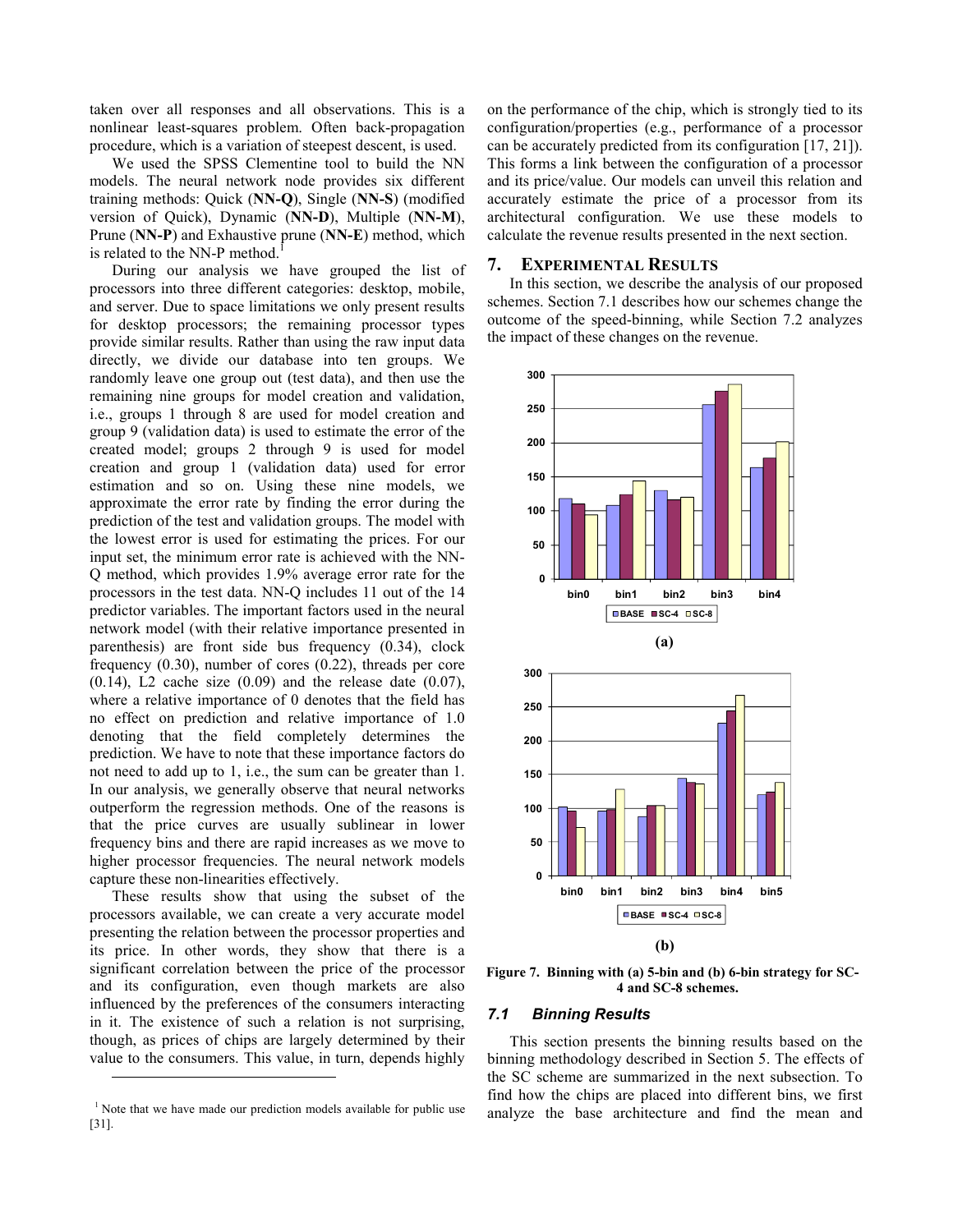standard deviation of the 1000 chip delays. Then, based on these values, the boundaries for each bin are set. We then apply the proposed SC technique to find a new binning distribution; the resulting changes are used to calculate the revenue.

Figure 7a and Figure 7b show the binning results for the base, SC-4, and SC-8 schemes for 5-bin and 6-bin strategies, respectively. To understand these figures, consider the leftmost bar for each bin. This bar corresponds to the number of chips in that bin for the base cache architecture. The bars next to it (i.e., the one in the middle) represent the number of chips in that bin when SC-4 scheme is applied. The bars on the right represent the number of chips in the corresponding bin for the SC-8 scheme. In general, we see that cache redundancy can successfully increase the number of chips in the higher bins. For example, the number of chips in the highest bin (Bin4) is increased by 23.2% using SC-8.

It is misleading to draw any conclusion about highfrequency chip yield by simply considering the chips in the highest bin. The gain in the highest bins for all the SC schemes are accompanied by a reduction in the number of chips in the lower bins. However, we must note that the total yield is increased using these schemes. Specifically, the total yield increases by 9.0% using SC-8 schemes (for φ=0.5). However, since the SC is associated with a power overhead there is yield loss due to power dissipation of the extra data arrays. The SC-8 scheme causes an additional 10.3% loss of chips in the category of power-related losses. In spite of this loss, the total yield increases for SC, because it converts a high number of delay loss chips into yield. Even though the total number of chips increases, the schemes tend to move a larger number of chips towards the higher bins. As a result, the chip counts in the lower bins tend to decrease.

# *7.2 Revenue Estimation*

This section describes the analysis of the total revenue and the implications on profit. It is important to note that, in all the following studies a simplistic market supply/demand model is assumed where all fabricated chips can be sold at predicted/predetermined price levels according to their clock frequencies. Since a real-life demand model would depend on various other factors, the resulting numbers given in this section should be considered as potential increase in revenue or profit. The binning data obtained in the previous section is used in revenue calculation. The chips that fall in the higher/faster bins after testing are sold with higher prices than those lying in the lower/slower bins. To have an estimate of this increased revenue, we use the model that provides the highest accuracy among the models studied in Section 6. Our architectural configuration is fed into our price models to find the relative prices of the chips in each bin. These relative prices are found to be 1, 1.03, 1.13, 1.39, and 2.84, for the Bin0 through Bin4 for the 5-bin strategy and 1, 1.02, 1.09, 1.23, 1.63, and 4.00, for the Bin0 through Bin5 for the 6-bin strategy. Then, the number of chips in different bins for the base case is multiplied with their respective prices to calculate the revenue for the base case. Using the same methodology, the revenue for SC-4 and SC-8 schemes are calculated based on their new binning distributions. The relative change in revenue is then calculated with respect to the revenue of the base case.

Table 2 presents the increase in revenue obtained using different microarchitectural schemes. For φ=0.5, the SC-8 scheme increases the revenue by up to 12.60% and 13.14% for the 5-bin and 6-bin strategies, respectively. Note that, the SC scheme has a power consumption overhead and hence causes some power-related yield losses. However, despite the increase in the power consumption, we are observing that the SC scheme tends to provide better revenues because it is able to generate an elevated number of chips in higher bins. We must note that the increase in revenue is smaller compared to the increase in the number of chips in the highest bin. Take for example the 6-bin case. For SC-8, a 15.0% increase in the number of chips in the highest (i.e., highest-priced) bin results in an increase of the total revenue by only 11.4%. The main reason behind this can be explained as follows. Due to the normal distribution nature of the binning curve, the yield in the next-highest bin is higher. This bin also has a high price gradient and hence it constitutes a large fraction of the overall revenue. We observe that the number of chips in this bin either reduces or stays roughly constant. As a result, the increase in total revenue is limited by a moderate percentage.

**Table 2. Increase in revenue for various SC configurations** 

| Range<br>factor $(\varphi)$ | <b>Binning</b> | Increase in revenue with respect<br>to the base architecture [%] |        |  |
|-----------------------------|----------------|------------------------------------------------------------------|--------|--|
|                             | strategy       | $SC-4$                                                           | $SC-8$ |  |
| 0.5                         | 5-bin          | 5.03                                                             | 12.60  |  |
|                             | 6-bin          | 3.90                                                             | 11.41  |  |
| 0.3                         | 5-bin          | 6.98                                                             | 12.00  |  |
|                             | 6-bin          | 5.54                                                             | 13.14  |  |

Using the same revenue results, we can also estimate profit. Let's assume that the cost per chip is identical, which equals to 80% of the selling price of the lowest frequency chip. This means, the cost of each chip is 0.8 in terms of our relative price. Therefore, the total cost for 1000 chips (note that even the chips that do not meet delay or leakage constraints contributes to cost) is 800. We can then subtract this amount from the total revenues and find the profit. If we apply this methodology, we find that the SC-8 increases the profit in the 5-bin strategy by 46.6%. For a chip company, which invests billions of dollars in the manufacturing process, this extra revenue can prove to be a considerable margin. It should be noted we are neglecting the extra testing costs needed for the new cache design.

**Comparison with Performance:** To compare the effects of our architectural scheme on profit and performance of the whole batch of chips, we use another metric called batch performance (BP) [11]. Batch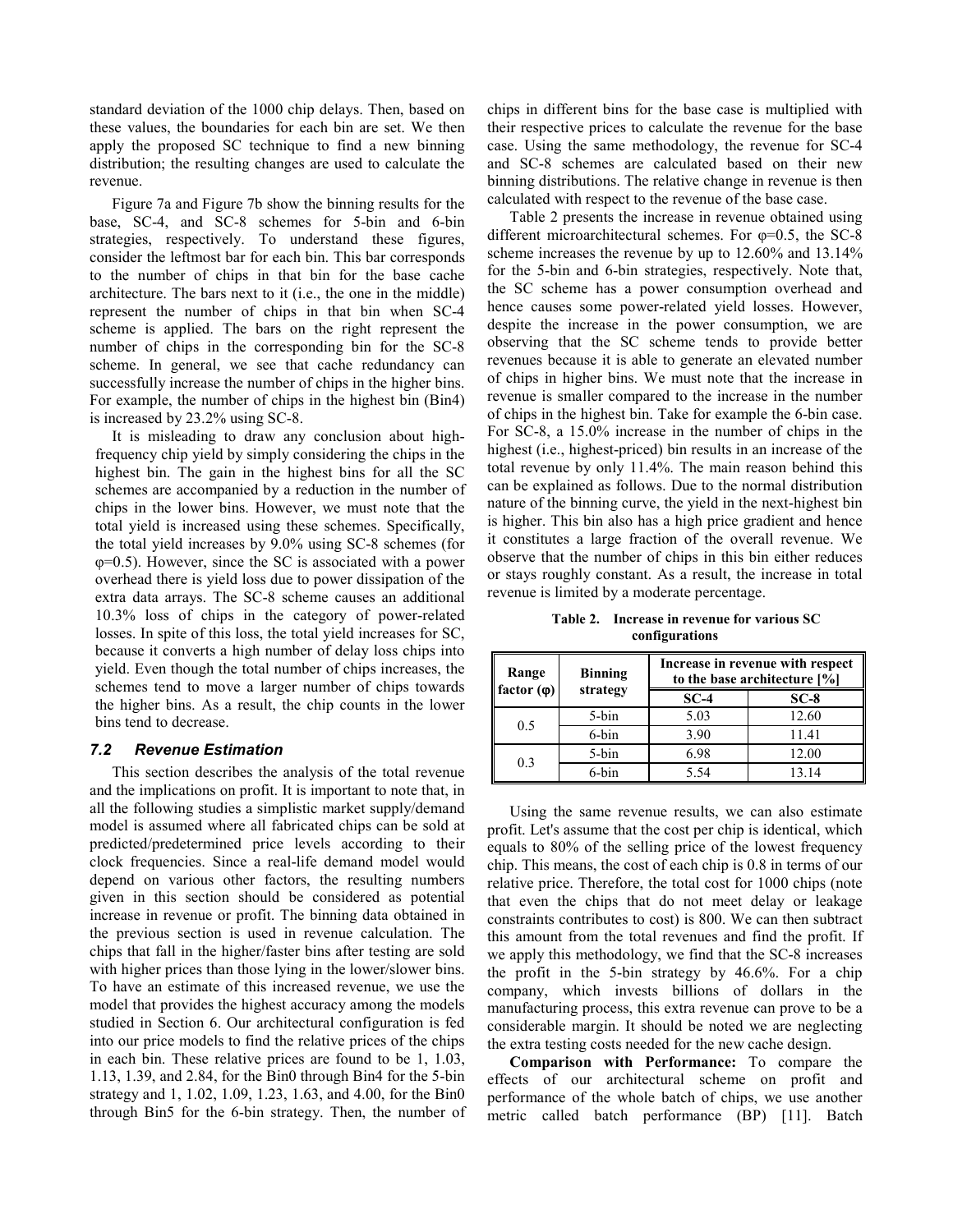performance is calculated using the frequency of each speed-bin and the chip yield (number of chips) in that bin. Thus, batch performance corresponds to the overall performance of the chips obtained from a single batch of microprocessors. The BP metric is similar to *utility* metric defined by Romanescu et al. [37]. If there are *k* different frequency bins having frequency ratings  $f_1$ ,  $f_2$ , ...,  $f_k$  with each of them having yields  $n_1$ ,  $n_2$ , ...,  $n_k$ ; the total batchperformance is given by:

$$
BP = \sum_{k} \left( f_k \times n_k \right) \tag{2}
$$

This BP formula can be extended in two ways. First, if an architectural scheme has an impact on the CPI, the change can be captured by incorporating it into the equation. Specifically, if a scheme achieves an IPC of  $i_l$ ,  $i_2$ , *…, i<sup>k</sup>* for each bin, the new batch performance will be calculated by:

$$
BP = \sum_{k} (f_k \times n_k \times i_k)
$$
 (3)

Finally, to find the average performance, this sum is divided to the number of manufactured chips. We have calculated the average BP for the base cache architecture and our proposed schemes based on Equation 3. Table 3 presents the increase in BP with our architectural schemes.

**Table 3. Increase in batch performance for various cache-architectures** 

| <b>Range factor</b><br>(Ф) | <b>Binning</b><br><b>Strategy</b> | <b>Increase in Batch Performance</b><br>with respect to the base<br>architecture [%] |        |  |
|----------------------------|-----------------------------------|--------------------------------------------------------------------------------------|--------|--|
|                            |                                   | $SC-4$                                                                               | $SC-8$ |  |
| 0.5                        | 5-bin                             | 5.88                                                                                 | 11.50  |  |
|                            | 6-bin                             | 5.58                                                                                 | 11.19  |  |
| 0.3                        | 5-bin                             | 6.18                                                                                 | 10.51  |  |
|                            | 6-bin                             | 6.10                                                                                 | 11.59  |  |

A close look at Table 3 implies that the increase in batch performance is roughly linear with respect to the size of the SC. However, when the SC-4 and SC-8 architectures are compared, we see that the percentage improvement in revenue can increase by over 2.9x (Table 2). These results show that optimizing for performance alone may lead to different conclusions when compared to optimizing for revenue/profit along with performance. Hence, these results motivate the use of revenue/profit when making architectural decisions.

# 8. **CONCLUSIONS**

Efficient binning under process variations has become a significant challenge for chip manufacturers. A considerable amount of effort is being made to save chips from excessive delay and market them properly to increase the profit margin. In this paper, we introduced a new cache architecture called the Substitute Cache (SC), which is aimed at maximizing the revenue obtained from a particular line of chips with the same process technology. Our scheme has no performance overhead and works by storing critical words of the data array in a separate structure. Extra circuitry needed for this technique is minimal and the

modified L1 cache augmented with SC has no impact on the system performance. Moreover, to evaluate our architectural technique in the context of profit, we introduced models for estimating the price of processors from their architectural configurations and showed that the estimation error rates are below 2% on average. Based on these models, we showed that the most aggressive SC scheme increases chip revenue by 13.1%.

#### **REFERENCES**

- [1] A. Agarwal, B. C. Paul, H. Mahmoodi, A. Datta, and K. Roy, "A Process-Tolerant Cache Architecture for Improved Yield in Nanoscale Technologies," *IEEE Trans. Very Large Scale Integrated Systems,* vol. 13, pp. 27-38, 2005.
- [2] D. Albonesi, "Selective Cache Ways: On-demand Cache Resource Allocation," in *Intl. Symposium on Microarchitecture*, Haifa, Israel, pp. 248 - 259, Nov. 1999.
- [3] B. S. Amrutur and M. A. Horowitz, "Speed and Power Scaling of SRAM's," *IEEE Trans. on Solid-State Circuits,* vol. 35, pp. 175-185, Feb. 2000.
- [4] R. Bai, N.-S. Kim, D. Sylvester, and T. Mudge, "Total leakage optimization strategies for multi-level caches," in *ACM Great Lakes symposium on VLSI*, Chicago, Illinois, 2005.
- [5] S. Borkar, T. Karnik, S. Narendra, J. Tschanz, A. Keshavarzi, and V. De, "Parameter Variations and Impact on Circuits and Microarchitectures," in *Proc. of the Design Automation Conference*, Anaheim, CA, pp. 338-342, 2003.
- [6] K. A. Bowman and J. D. Meindl, "Impact of die-to-die and withindie parameter fluctuations on the maximum clock frequency distribution for gigascale integration," *IEEE Journal of Solid State Electronics,* vol. 37(2), Feb. 2002.
- [7] W. Bryg and J. Alabado, "The UltraSPARC T1 Processor Reliability, Availability, and Serviceability."
- [8] Y. Cao, T. Sato, D. Sylvester, M. Orshansky, and C. Hu, "New Paradigm of Predictive MOSFET and Interconnect Modeling for Early Circuit Design," in *Custom Integrated Circuits Conference*, Orlando, FL, pp. 201-204, 2000.
- [9] S. H. Choi, B. C. Paul, and K. Roy, "Novel Sizing Algorithm for Yield Improvement Under Process Variation in Nanometer Technology," in *Proc. of the Design Automation Conference* San Diego, CA, 2004, pp. 454-459.
- [10] O. Coudert, "Gate Sizing: A General Purpose Optimization Approach," in *European Design and Test Conference*, p. 214, 1996.
- [11] A. Das, S. Ozdemir, G. Memik, J. Zambreno, and A. Choudhary, "Mitigating the effects of process variations: Architectural approaches for improving batch performance",presented at Workshop on Architectural Support for Gigascale Integration (ASGI), San Diego, CA, June 2007.
- [12] A. Datta, S. Bhunia, J. H. Choi, S. Mukhopadhyay, and K. Roy, "Speed Binning Aware Design Methodology to Improve Profit Under Parameter Variations," in *Proc. of the Conf. on Asia South Pacific Design Automation*, Yokohama, Japan, pp. 712-717, 2006.
- [13] K. Flautner, N. S. Kim, S. Martin, D. Blaauw, and T. Mudge, "Drowsy Caches: Simple Techniques for Reducing Leakage Power," in *International Conference on Computer Architecture (ISCA)*, Anchorage, Alaska, pp. 148 - 157, 2002.
- [14] P. Friedberg, Y. Cao, J. Cain, R. Wang, J. Rabaey, and C. Spanos, "Modeling Within-Die Spatial Correlation Effects for Process-Design Co-Optimization," in *Proc. of the Intl. Symposium on Quality of Electronic Design*, San Jose, CA, pp. 516-521, 2005.
- [15] E. Humenay, D. Tarjan, and K. Skadron, "Impact of Parameter Variations on Multi-Core Chips," in *Workshop on Architectural Support for Gigascale Integration*, June 2006.
- [16] Intel, "Intel Processor Pricing", Available at http://www.intel.com/intel/finance/pricelist/processor\_price\_list.pdf? iid=InvRel+pricelist\_pdf, 2006.
- [17] E. Ïpek, S. A. McKee, R. Caruana, B. R. d. Supinski, and M. Schulz, "Efficiently exploring architectural design spaces via predictive modeling," in *Intl. Conf. on Architectural Support for Programming*